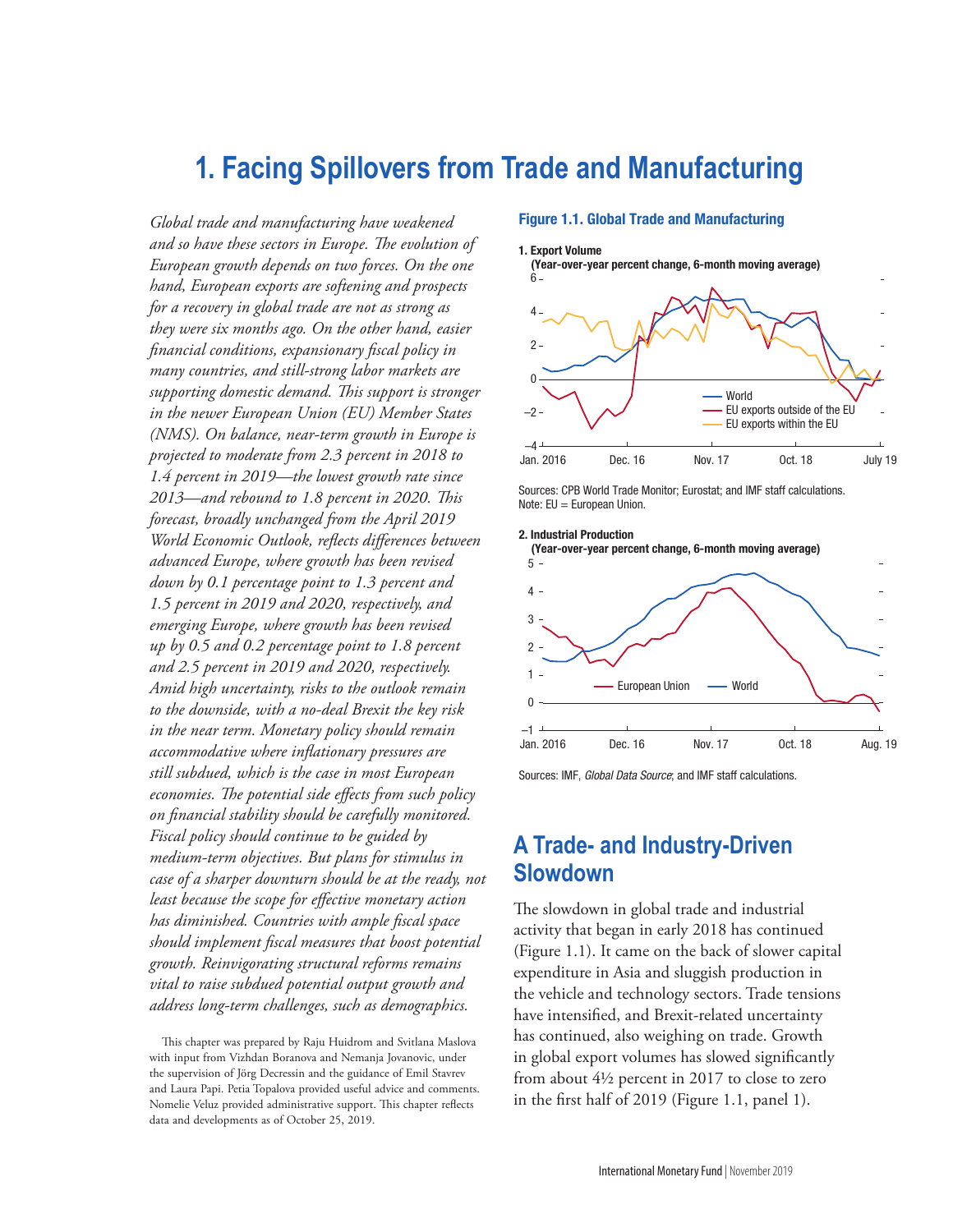### Figure 1.2. Contribution to Growth in European Union Export Volume: Product Composition

*(Total in percent; contributions in percentage points)*



Sources: Eurostat; and IMF staff calculations.

Industrial production is now expanding at a rate that is less than half of its early 2018 peak (Figure 1.1, panel 2).

European trade and industry have closely followed these global trends. Given Europe's deep integration into global trade,<sup>1</sup> European exports, both within and outside the region, stalled in the first half of 2019 after decelerating in 2018. The slowdown in European exports within the region is pronounced in intermediate goods, suggesting that the weakness in global trade has seeped into European supply chains. Overall, the slowdown in Europe's exports has mainly stemmed from softening exports of machinery and transport equipment, and other manufactured goods (Figure 1.2).

The sluggish demand for and production of cars have had an important effect on European activity, reflecting both structural factors (for example, tighter emissions standards) and sluggish world demand. Car production remains particularly weak in *Germany*, while it has held up among car producers in *Central Europe,* such as the

<sup>1</sup>See Huidrom and others (2019) for an in depth discussion of Europe's integration into global trade and expected spillovers.

### *Czech Republic*, *Hungary*, and the *Slovak Republic* (see Box 1.1).

The weakness in European exports has meant that external surpluses in some advanced European economies have declined slightly but remain high, for example in *Germany* and the *Netherlands*. In the NMS and several Southeastern European non-EU countries, still-strong domestic demand generally led to a small deterioration in current account balances, though market shares generally held up well, suggesting no significant loss in competitiveness. *Turkey* saw a sharp current account improvement mainly on import compression. *Russia's* current account weakened on lower oil prices.

Amid weakening global demand, growth in *advanced Europe* slowed in the first half of 2019, despite an uptick in the first quarter due to Brexit-related stockpiling and one-off factors such as good weather in *Germany*. Net exports continued to be a drag on growth (Figure 1.3, panel 1). Slowing fixed investment has also started to weigh on growth in some of the *advanced European* countries.

Growth in *emerging Europe,* excluding *Russia* and *Turkey,* continued to hold up in the first half of 2019 thanks to robust private consumption, which is being driven by strong labor markets (Figure 1.3, panel 2). Further, a higher absorption of EU funds and resilient services exports (*Hungary*, *Poland*) also helped cushion the adverse effects of weakening manufacturing trade and elevated uncertainty. In *Russia*, growth continued to remain modest reflecting weaker domestic demand, in particular sluggish investment. In *Turkey*, growth resumed, buoyed by expansionary fiscal policy and rapid credit expansion by state-owned banks.

Consistent with weak activity, inflation has fallen in *advanced Europe*. In *emerging Europe*, inflation pressures remain relatively contained in most countries. With the effects of earlier shocks dissipating, inflation in *Russia* has moderated to close to the target. Inflation has also slowed in *Turkey*, in part due to negative base effects, but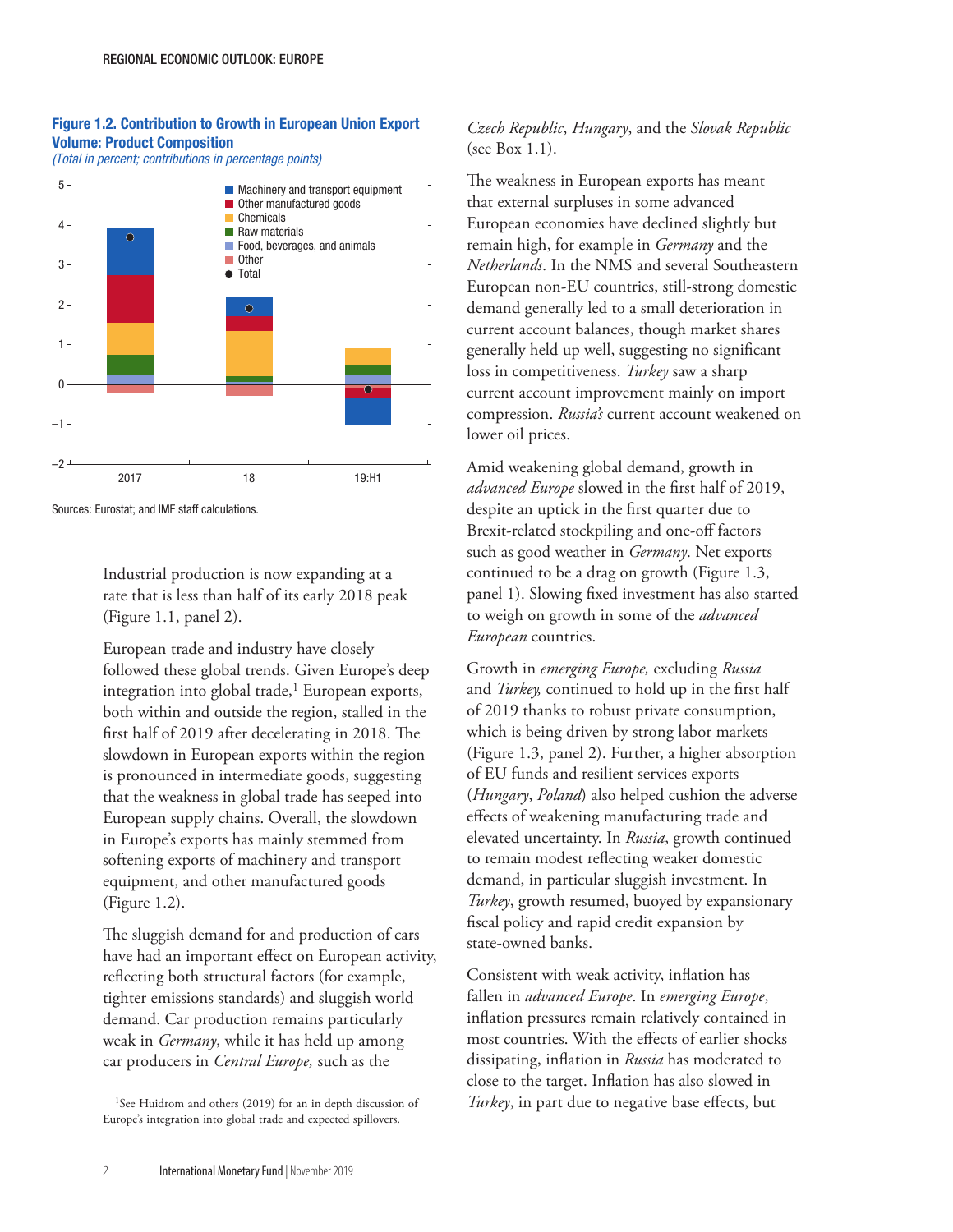

#### Figure 1.3. Real GDP Growth and Contributions

2. Emerging Europe



Sources: Haver Analytics; IMF, *World Economic Outlook*; and IMF staff calculations.

Note: Advanced Europe excludes Ireland due to volatility in investment data and San Marino due to lack of data. Emerging Europe excludes Moldova due to lack of data.  $EE =$  Emerging Europe; RUS = Russia; TUR = Turkey.

> it is still well above the target. However, in some NMS (*Hungary*, *Romania*) core inflation has risen, partly due to domestic demand pressures.

## **Will the Weakness in Trade and Manufacturing Spread?**

The same forces that have slowed activity over the past year are likely to continue to do so going forward. Asia's capital expenditure and consumer durables slowdown will likely continue to weigh on Europe's exports and growth as the region is a large exporter of capital goods and transport equipment. Solid demand growth in

the *United States*—a large trading partner for many European countries—has been a mitigating factor, but US growth is expected to ease from its strong pace. The vehicle sector may continue to be a drag on growth, given signs of saturation in *China*—the world's largest auto market continued tightening of emission standards, and shifting preferences toward electric vehicles. The impact could be particularly sizable for countries where the vehicle sector accounts for a significant share of trade (for example, *Germany*, the *Slovak Republic*). While trade diversion effects from *US–China* trade tensions could help mitigate the slowdown in European exports, these effects have been estimated to be relatively small so far (World Bank 2019).

At the same time, the industry and trade slowdown, combined with trade- and Brexit-related uncertainty, has started to take a toll on fixed investment in several countries. Conversely, solid private consumption and a resilient services sector helped by strong labor markets may mitigate the weakness stemming from the deteriorating external environment. With labor markets still strong, consumer confidence has held up better than business confidence. The services Purchasing Managers' Index (PMI) still suggests expansion—albeit at a slower pace contrary to the manufacturing PMI, which has plunged deeper into contractionary territory (Figure 1.4). The divergence, however, may be temporary. Services' value added in European manufacturing value added is estimated at about 30 percent, which is not trivial (Organisation for Economic Co-operation and Development Trade in Value Added database). Furthermore, there are already signs that firms are becoming more careful about hiring decisions (Figure 1.5), which could weaken consumer confidence and dampen consumption.

Macroeconomic policies could buffer activity. The stances of the European Central Bank and the US Federal Reserve have become more accommodative. In addition, some emerging European countries have loosened monetary policy (*Russia, Serbia, Turkey, Ukraine*). On the back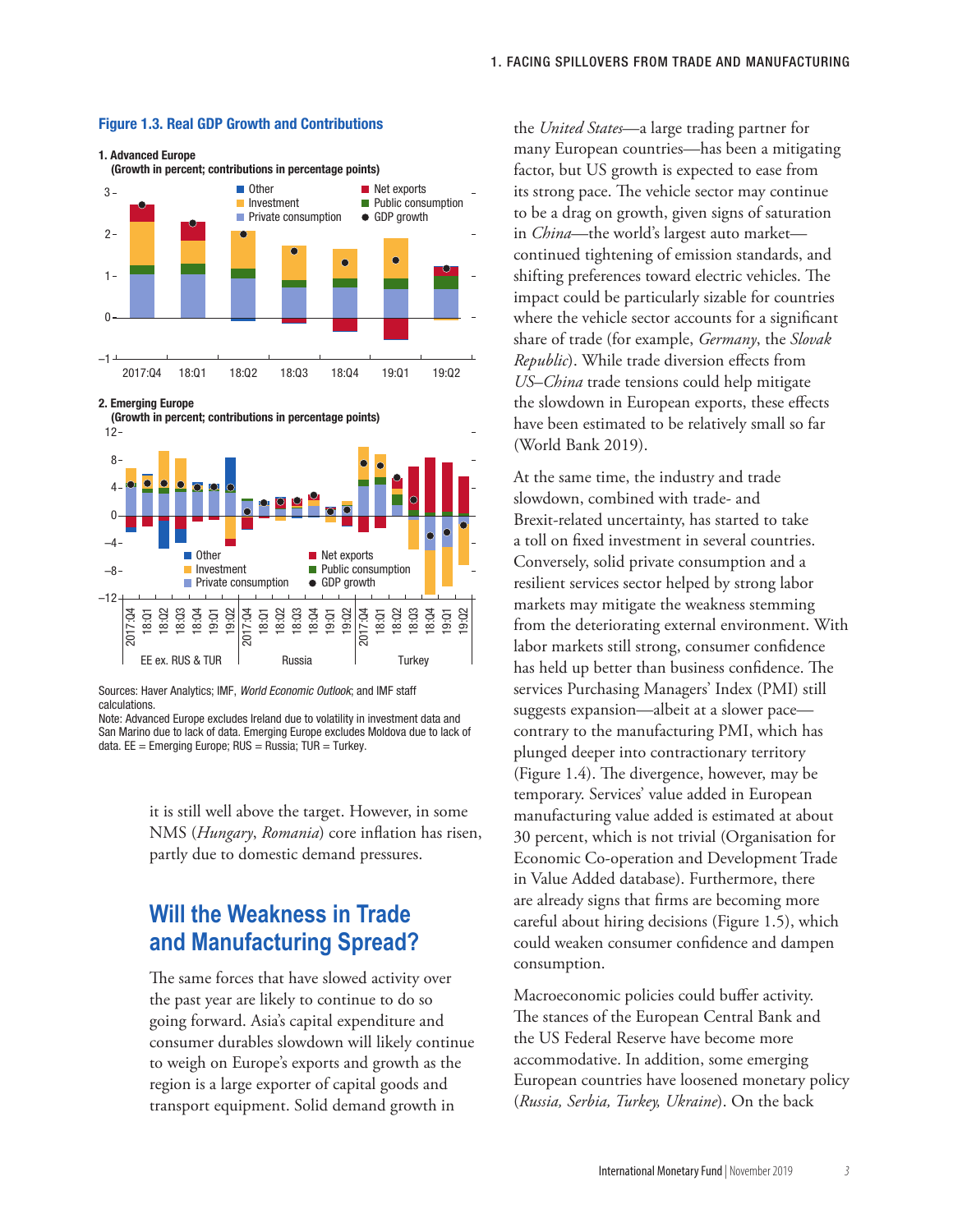Figure 1.4. EU PMI: Services versus Manufacturing *(Index, seasonally adjusted, 50+ = Expansion)*



Source: IHS Markit Purchasing Managers Survey.

Note: EU = European Union; PMI = Purchasing Managers' Index.

of the accommodative monetary stance, overall financial conditions have loosened. However, the impact might be limited as credit growth has been modest and most firms do not report availability of credit as a key constraint to their expansion. Many countries in the region are also conducting expansionary fiscal policy in 2019, albeit less so in 2020.

Overall, Europe's manufacturing and trade have weakened considerably, as in the rest of the world. Some signs of softness in domestic demand, particularly in investment, have appeared. Services and consumption have been resilient so far, but the extent of their continued resilience will depend on developments in labor markets.

### **Outlook: A Modest Recovery**

Europe's real GDP growth is projected to moderate to 1.4 percent in 2019—the lowest rate since 2013—from 2.3 percent in 2018, before rebounding to 1.8 percent in 2020 (Annex Table 1.1). *Advanced Europe* is expected to recover only modestly from 1.3 percent in 2019 to 1.5 percent in 2020 on the back of an expected

Figure 1.5. European Union Job Vacancies *(Quarter-over-quarter percent change)*



Sources: Eurostat; and IMF staff calculations.

pickup in external demand, though prospects for a recovery in global trade are not as good as six months ago. *Turkey*'s growth is anticipated to recover from 0.2 percent in 2019 to 3.0 percent in 2020 as the economy continues to rebound from previous economic stresses. In *Russia*, growth is projected to pick up from 1.1 percent in 2019 to 1.9 percent in 2020, assuming the planned national projects are implemented effectively. Growth in other *emerging European economies* is forecast to moderate to 3.7 and 3.1 percent in 2019 and 2020, respectively, reflecting lagged spillovers from the ongoing slowdown in advanced Europe and growth converging to a more sustainable pace after some years of operating above capacity.

The growth projections for the entire region are broadly unchanged from the April 2019 *World Economic Outlook*. However, they mask differences across country groups and some large revisions. In *advanced Europe*, projections were downgraded by 0.1 percentage point both in 2019 and 2020, with generally larger revisions for those economies with greater exposure to manufacturing. In *emerging Europe*, growth projections were revised up by 0.5 and 0.2 percentage point in 2019 and 2020, respectively. In *Turkey*, the large upward growth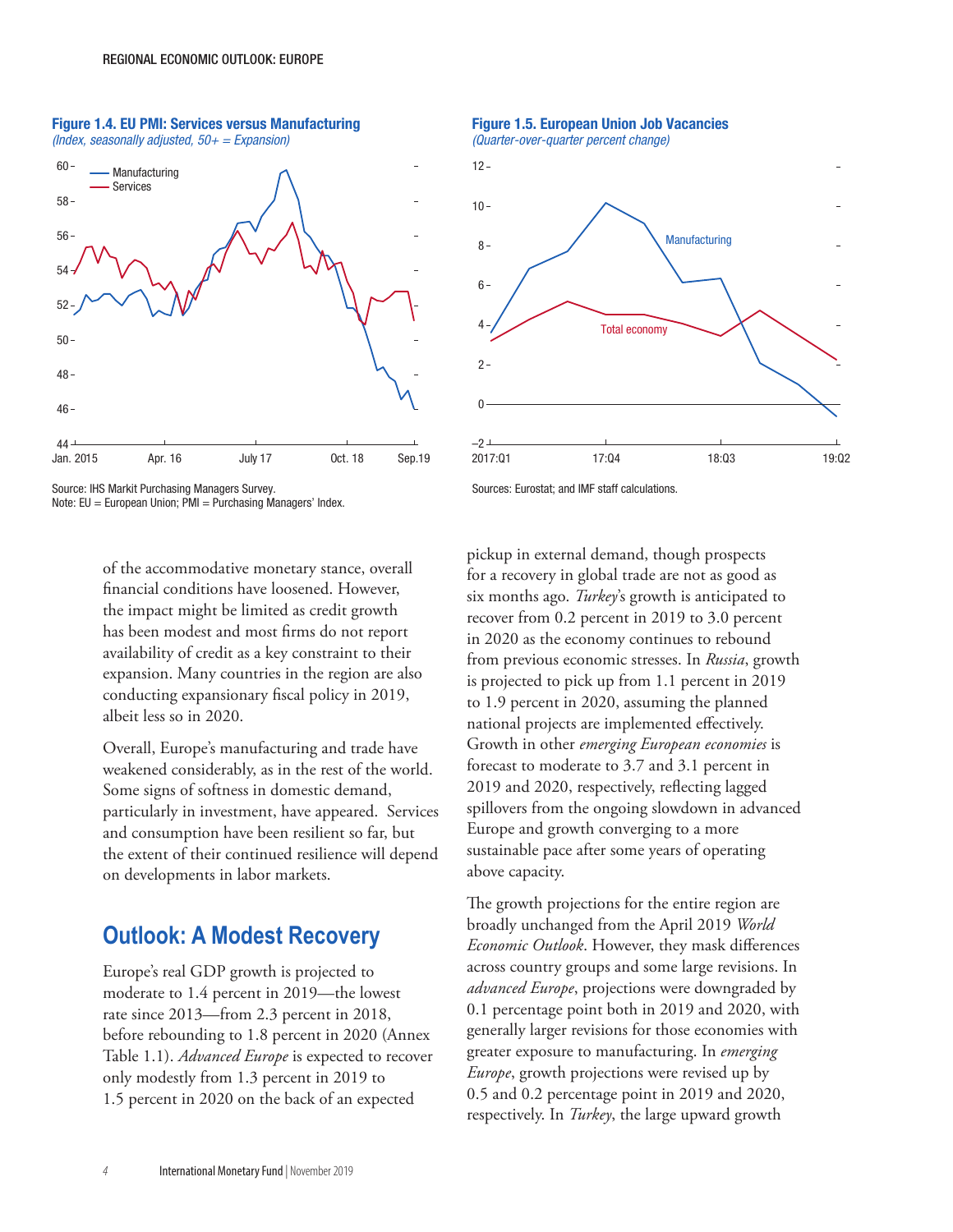revisions reflect the better-than-expected outturn in the first half of the year. Growth in *Central European countries* and *Southeastern European EU member states* has also been upgraded for 2019–20, reflecting robust domestic demand. *Russia* saw one of the largest downward revisions for 2019 on the back of a weak outcome in the first half of the year and signs of softening domestic demand and export growth.

Relatively low energy prices, slowing output growth, and weaker passthrough from wage growth (Chapter 2) are expected to keep headline inflation contained. In *advanced Europe*, inflation is expected to fall from 1.8 percent in 2018 to 1.4 percent in 2019 and 1.5 percent in 2020 (0.1 percentage point lower in both 2019 and 2020, Annex Table 1.2). In *emerging Europe*, inflation is projected to temporarily pick up to 6.9 percent in 2019 from 6.3 percent in 2018 and to moderate to 5.7 percent in 2020. The downward revisions of 0.3 and 0.5 percentage point for 2019 and 2020 are largely driven by *Turkey* in 2019 and *Russia* in 2020. In *Turkey*, the 2019 inflation forecast has been revised down by 1.8 percentage points due to the more favorable market sentiment, which supported lira stability. However, the inflation outlook is highly uncertain over the medium term, as the central bank needs to strengthen monetary policy credibility and lower inflation expectations. In *Russia*, inflation, which picked up earlier in 2019, is expected to be below the target at the end of 2019 and in 2020, as effects of the January 2019 value-added tax rate hike and other one-off factors dissipate. In *emerging European* countries excluding *Russia* and *Turkey*, despite some upward revisions on the back of stronger-than-expected activity, inflation is generally expected to remain restrained as growth is expected to ease.

## **Amid High Uncertainty, Risks Tilted to the Downside**

Amid high uncertainty, risks to the forecasts are to the downside. In the near term, the modalities of Brexit are key for the European outlook. A

no-deal Brexit could have a sizable impact on activity in the *United Kingdom* and the *European Union*—with output lower by about 3½ and ½ percent in two years, respectively, relative to the April 2019 forecast (see Box 1.1 of the April 2019 *World Economic Outlook*). Value added trade exposure of European countries to the *United Kingdom*, though smaller than to *Germany*—the main European hub—is sizable (Figure 1.6). Further escalation of trade tensions and related uncertainty when combined with tighter financing conditions can weigh significantly on European investment and growth (Ebeke and Siminitz 2018; IMF 2018). More broadly, the weakness in manufacturing and trade could spread to other sectors—notably services—and could occur faster and to a greater extent than expected. Other risks include abrupt declines in risk appetite, a build-up of financial vulnerabilities, and the re-emergence of deflationary pressures in advanced economies. Country-specific factors (such as domestic weakness in some large euro area countries) and geopolitical tensions could exacerbate the effects from weak global trade and manufacturing. Delays in the implementation of structural reforms, demographic challenges, climate change, rising inequality, and declining trust in mainstream policies could also dampen growth in the medium to long term.

## **Policy Priorities**

Monetary policy in many European countries should remain accommodative given muted inflationary pressures. As discussed in Chapter 2, strong wage growth is less likely to boost inflation than in the past due to rising competitive pressures faced by firms, still robust corporate profitability, and the generally low inflation environment. In *advanced Europe*, where inflation remains largely below target, monetary policy should continue to focus on supporting the gradual upward adjustment of inflation toward policy objectives. In *Russia*, monetary policy loosening could be considered given contained inflation and as inflationary pressures ease. However, in *Romania* and *Turkey*, monetary policy should be kept tight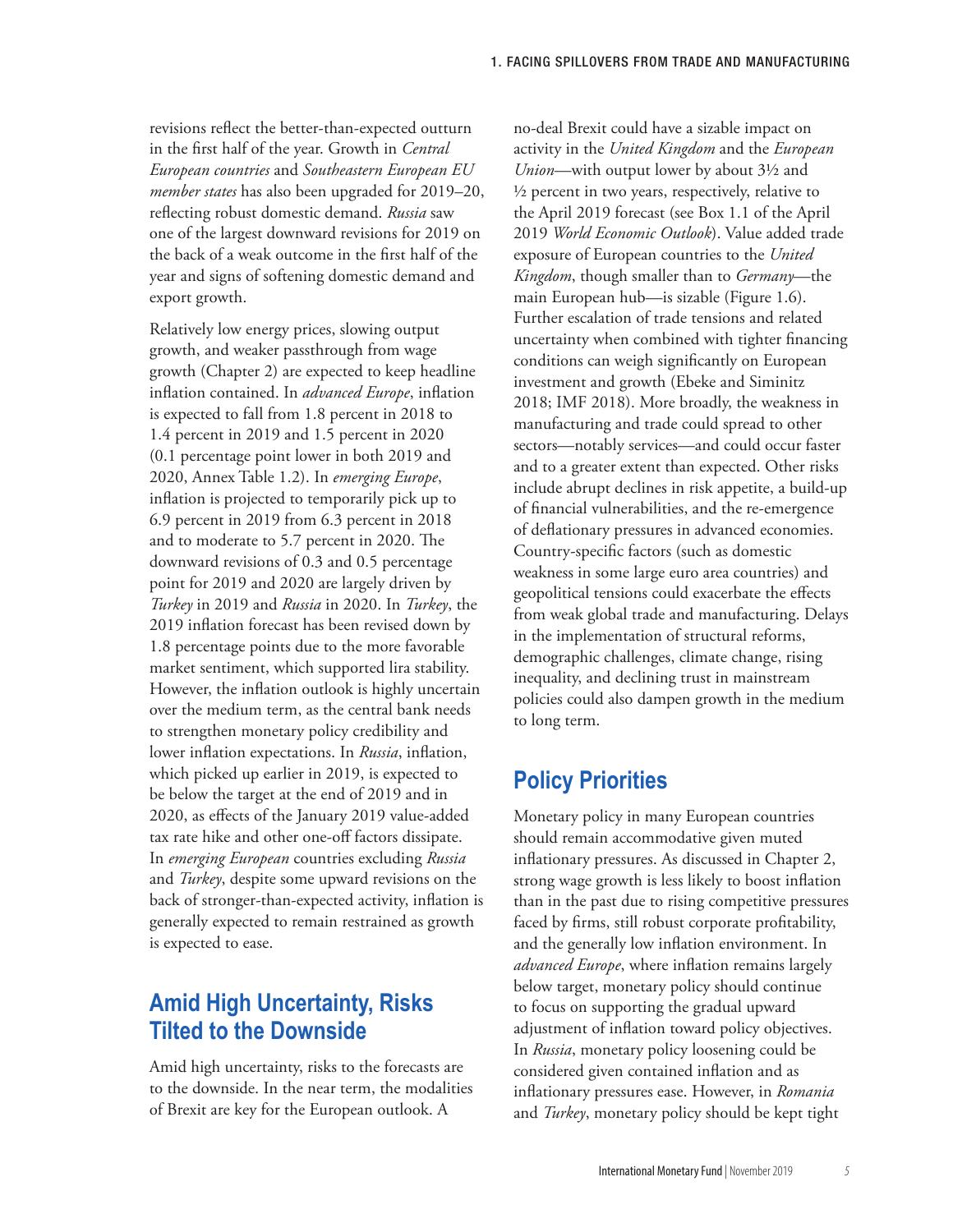



Sources: EORA Multi-Regional Input-Output database; and IMF staff calculations.

Note: Lines refer to simple averages across countries in each region. The latest year available in EORA is 2013. Country list uses International Organization for Standardization (ISO) country codes.

to contain inflationary pressures and strengthen policy credibility. Most other e*merging European*  countries can afford to keep monetary policy accommodative for now.

Nevertheless, loose monetary policy for longer calls for heightened monitoring of financial sector vulnerabilities and other possible adverse developments. Pockets of vulnerabilities in some countries should be closely watched and addressed with targeted macroprudential measures as needed. In the *euro area* and other countries with negative interest rates, the impact on the financial sector, in particular, on traditional business operations and profitability and on asset prices should be closely monitored. For example, house prices have strengthened in several countries and the vulnerability of other financial institutions has increased.2 In *Turkey*, a comprehensive third-party assessment of bank balance sheets, and stress tests with follow-up measures, as needed, would help strengthen confidence in the sector. Countries have continued to implement new financial

2See IMF, *Global Financial Stability Report*, October 2019.

sector regulations and to reduce nonperforming loans. They should persevere in these efforts to strengthen the sector's resilience.

Regarding fiscal policy, given output above or close to full employment in most countries, and generally high debt levels in many European countries, the fiscal stance should remain anchored by countries' medium-term objectives, while allowing automatic stabilizers to work freely. In countries with ample fiscal space and human capital or infrastructure needs (*Germany, Netherlands*), a measured fiscal expansion should be considered to boost potential output—some measures have already been announced—and would also help reduce their external surpluses. Considering the precarious outlook, positive spillovers to less cyclically strong economies would be welcome. Those countries with still-elevated levels of public debt and deficit should proceed with fiscal consolidation to reduce economic vulnerabilities, except where private demand is already so weak that consolidation would push output growth far below potential. All countries should consider debt management operations that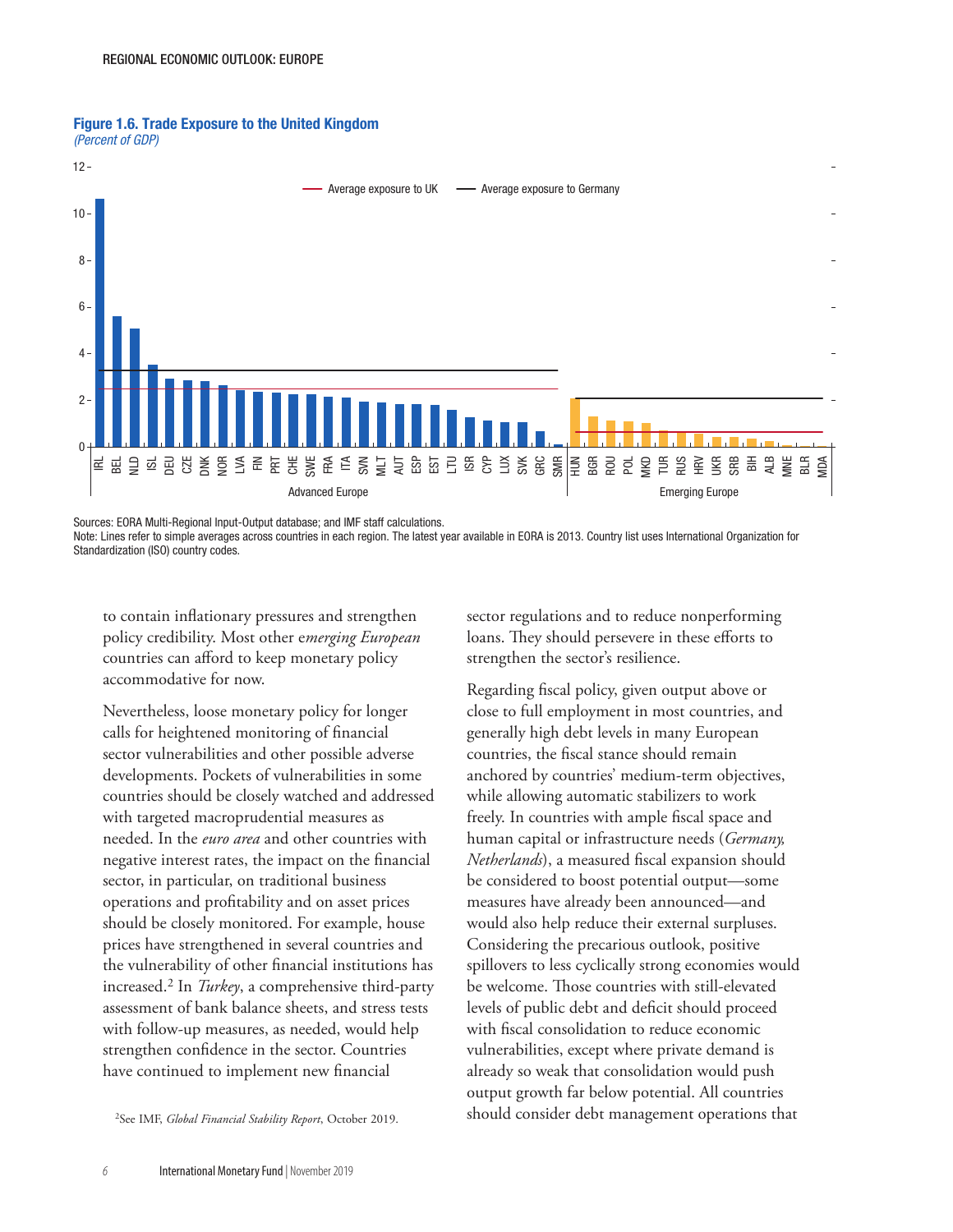take advantage of currently low interest rates. If significant negative risks materialize, given limited monetary policy space, the fiscal stance will need to be more expansionary, while keeping in mind medium-term debt sustainability objectives. In this case, countries with a high deficit and public debt could consider a temporarily slower pace of fiscal consolidation or a temporary expansion, as long as debt sustainability is secured and market confidence is not undermined. Policymakers should prepare contingency plans for such an eventuality, focusing on growth-friendly and inclusive policies that deliver support in a timely manner. A synchronized fiscal response, albeit appropriately differentiated across countries, could become suitable.

Structural reforms remain essential to raise potential output, boost resilience, and strengthen inclusive growth. Product market reforms in

many countries could improve competitiveness and increase productivity. Policies to increase labor force participation rates and enhance human capital (including shifting taxes away from labor, enhancing apprenticeship programs, and improving tailoring education to labor market needs) should be urgently implemented, given rising demographic challenges and technological developments in the region. Completing the *euro area's* architecture is critical to increase its resilience to shocks. The *European Union* would benefit from deepening the single market for services to increase efficiency. In many *emerging European countries*, structural reforms have achieved a dramatic transformation in the 30 years of transition. Still, strengthening governance and improving public sector efficiency remain imperative to sustain continued and equitable convergence of living standards to *advanced European* levels.3

3See IMF (2017); Richmond and others (2019).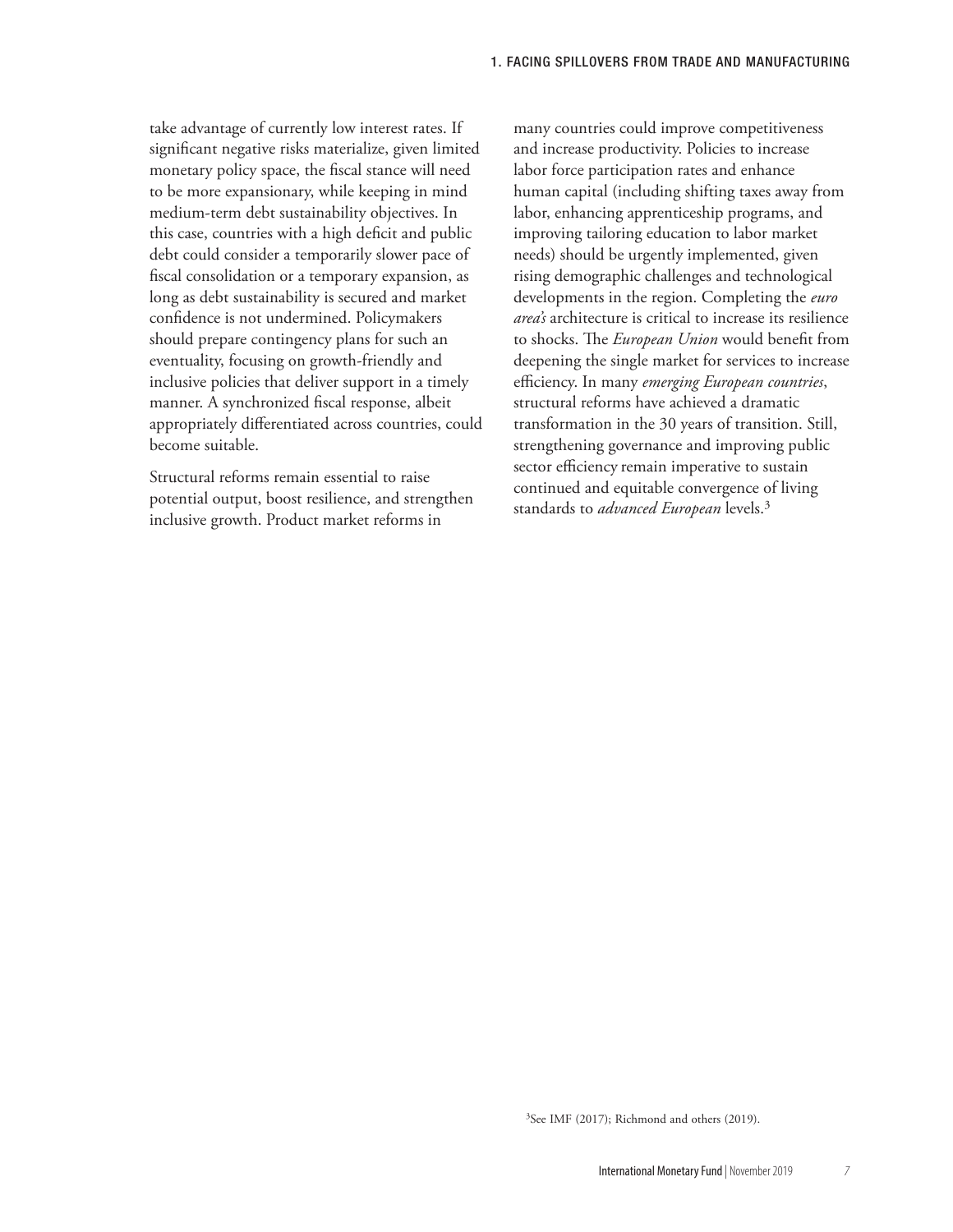#### **Box 1.1 The Slowdown in Vehicles—A European Perspective**

*The vehicle sector is important in many European countries. In line with global trends, vehicle production has slowed in the region, but there is considerable heterogeneity across economies. The near-term outlook remains conservative, and potential supply chain reorganizations pose uncertainty in the medium term.*

The vehicle sector is important in many European countries, for both the domestic economy and exports. For instance, in *Germany*—the largest vehicle producer in Europe—vehicles constitute about 20 percent of manufacturing and about 17 percent of exports. The sector is also significant for *Central and Eastern Europe* (CEE): for example, in the *Slovak Republic,* it comprises about one-third of manufacturing and more than a quarter of exports. Also, the auto industry constitutes one of the main supply chains in the region.

In line with global trends (Box 1.1 of the October 2019 *World Economic Outlook*), Europe's vehicle production has fallen and has been one of the main contributors to the industrial production slump in the European Union (EU) (Figure 1.1.1). Several structural and cyclical factors are behind the slowdown, such as the tighter EU emission standards, a shift in preferences from diesel toward gasoline and other alternative fuel vehicles, and weakening global demand, especially from *China*. After the emissions-related dip in 2018, car registrations—a demand indicator—have normalized.

Nevertheless, there is a significant heterogeneity across European countries. The 2018 vehicle production contraction was led by *Germany* and to a lesser extent, the *United Kingdom* and *Spain* (Figure 1.1.2). Germany's production remained weak in the first half of 2019, dropping by about 12 percent versus the first half of 2018. Conversely, vehicle production held up in *CEE*.



Figure 1.1.1. Contributions to EU





*(Growth in percent; contributions in percentage points)*



Sources: International Organization of Motor Vehicle Manufacturers (OICA); and IMF staff calculations. Note: Select CEE = Czech Republic, Hungary, Slovak  $Republic; UK = United Kingdom.$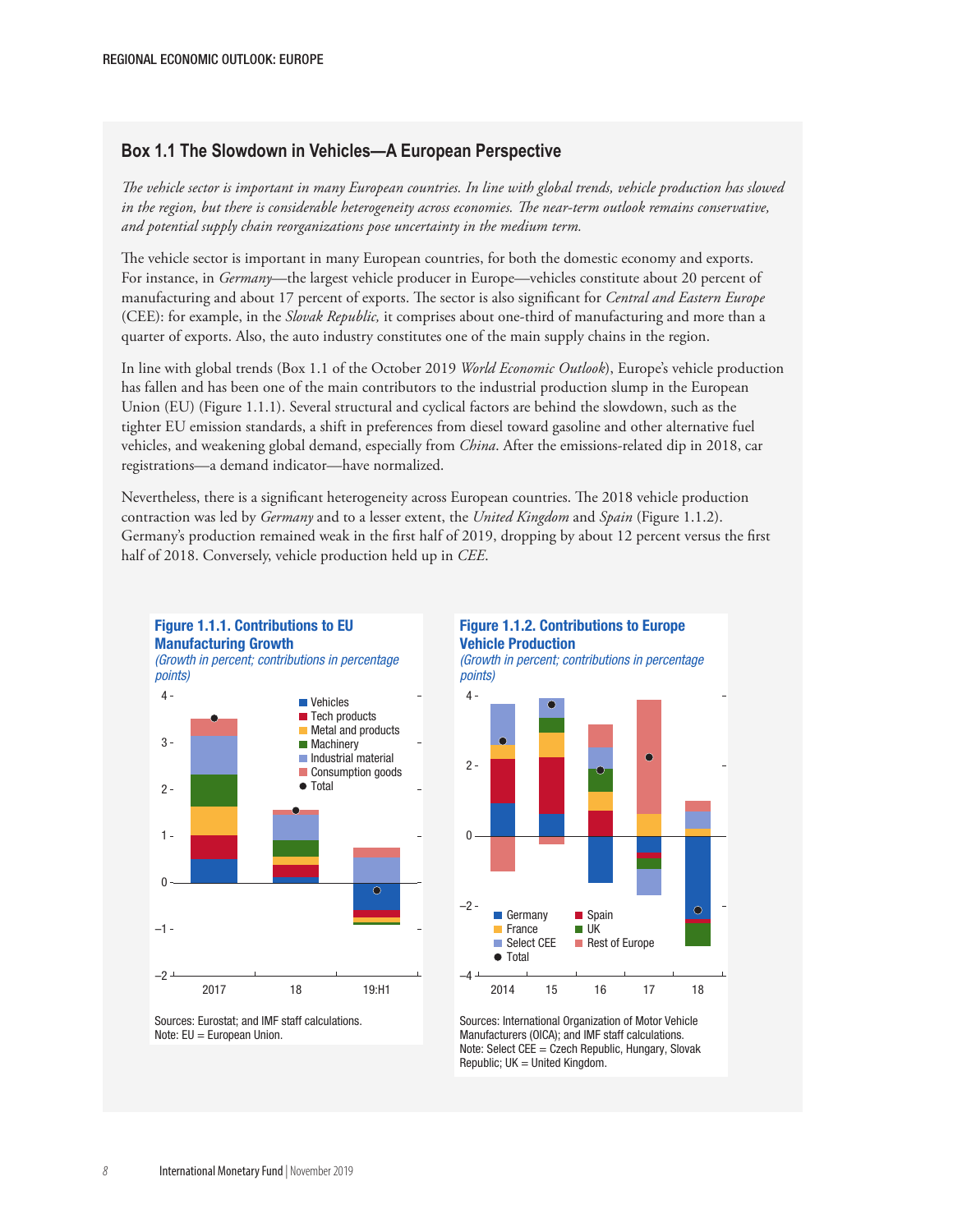#### **Box 1.1** *(continued)*

Anecdotal evidence suggests that *CEE's* relatively robust car production could be attributed to the types of cars produced in the region, such as SUVs and utilitarian cars, whose demand remained more buoyant. Furthermore, industry reports suggest the vehicle slowdown in Germany has had a muted impact on *CEE* supply chains, in part because *CEE* suppliers have been able to adapt and re-orient to other models and plants outside of *Germany*.

Overall, the near-term outlook for Europe remains conservative on the back of falling demand for diesel cars, trade tensions, Brexit-related uncertainty, and additional tighter emission standards. Potential reorganizations of supply chains—related to the shift to alternative fuel vehicles—pose considerable uncertainty to the medium-term outlook. A sustained weakness in the vehicle sector could spill over to the broader economy and across borders via supply chains.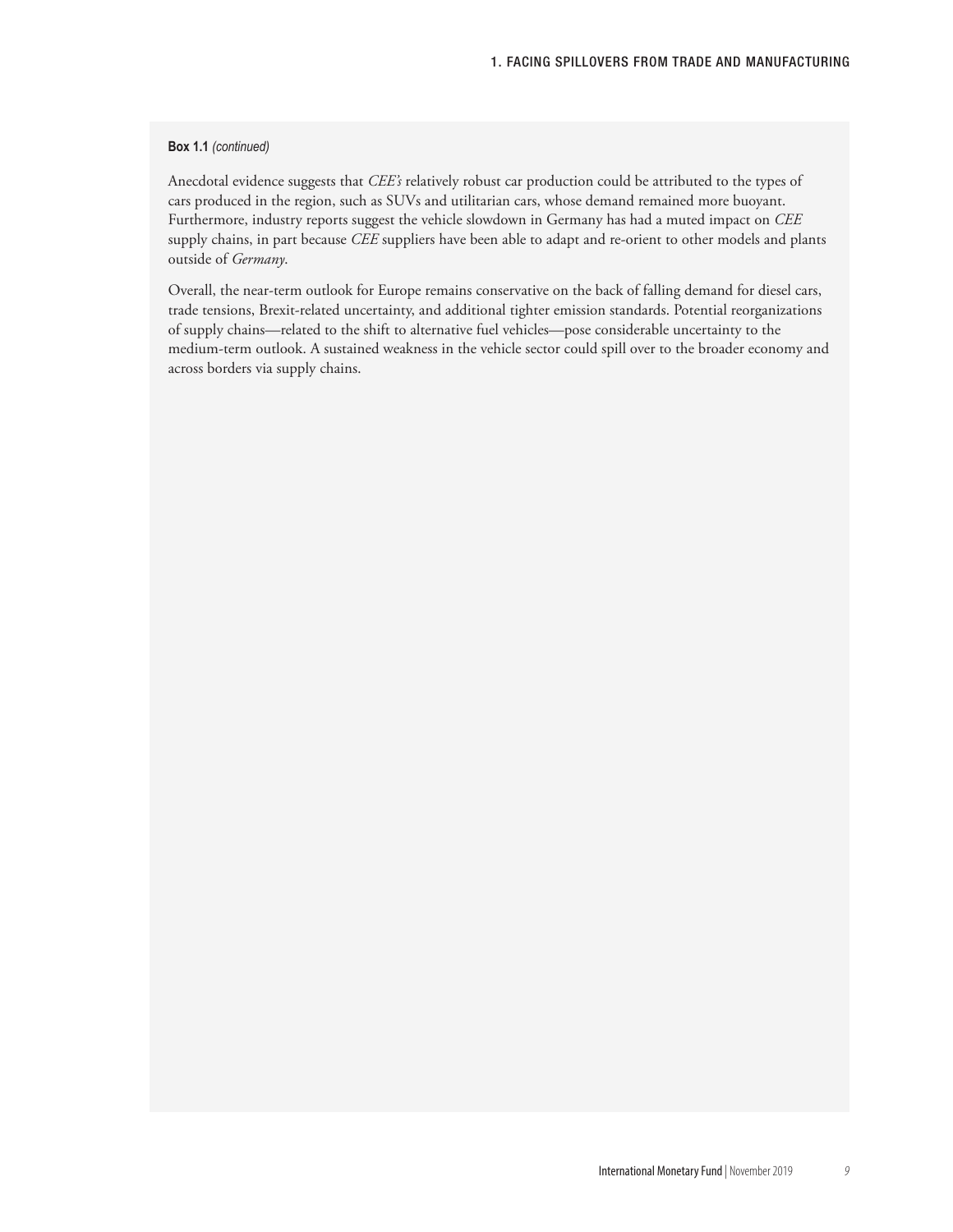## **References**

- Constantinescu, Cristina, Aaditya Mattoo, and Michele Ruta. 2019. *Global Trade Watch 2018: Trade Amid Tensions*. World Bank Group, Washington, DC.
- Ebeke, Christian and Jesse Siminitz. 2018. "Trade Uncertainty and Investment in the Euro Area." IMF Working Paper 18/281, International Monetary Fund, Washington, DC.
- Huidrom, Raju, Nemanja Jovanovic, Carlos Mulas-Granados, Laura Papi, Faezeh Raei, and Philippe Wingender. 2019. "Trade Tensions, Global Value Chains, and Spillovers: Insights for Europe." IMF Departmental Paper 19/10, International Monetary Fund, Washington, DC.
- International Monetary Fund (IMF). 2017. Regional Economic Outlook: Europe. Washington, DC, November.

———. 2018. *World Economic Outlook*. Washington, DC, October.

———. 2018. Regional Economic Outlook: Europe. Washington, DC, November.

———. 2019. *Global Financial Stability Report*. Washington, DC, October.

———. 2019. *World Economic Outlook*. Washington, DC, April.

Richmond Christine J., Dora Benedek, Ezequiel Cabezon, Bobana Cegar, Peter Dohlman, Michelle Hassine, Beata Jajko, Piotr Kopyrski, Maksym Markevych, Jacques A Miniane, Francisco J Parodi, Gabor Pula, James Roaf, Min Kyu Song, Mariya Sviderskaya, Rima Turk, and Sebastian Weber. 2019. "Reassessing the Role of State-Owned Enterprises in Central, Eastern and Southeastern Europe." IMF Departmental Paper 19/11, International Monetary Fund, Washington, DC.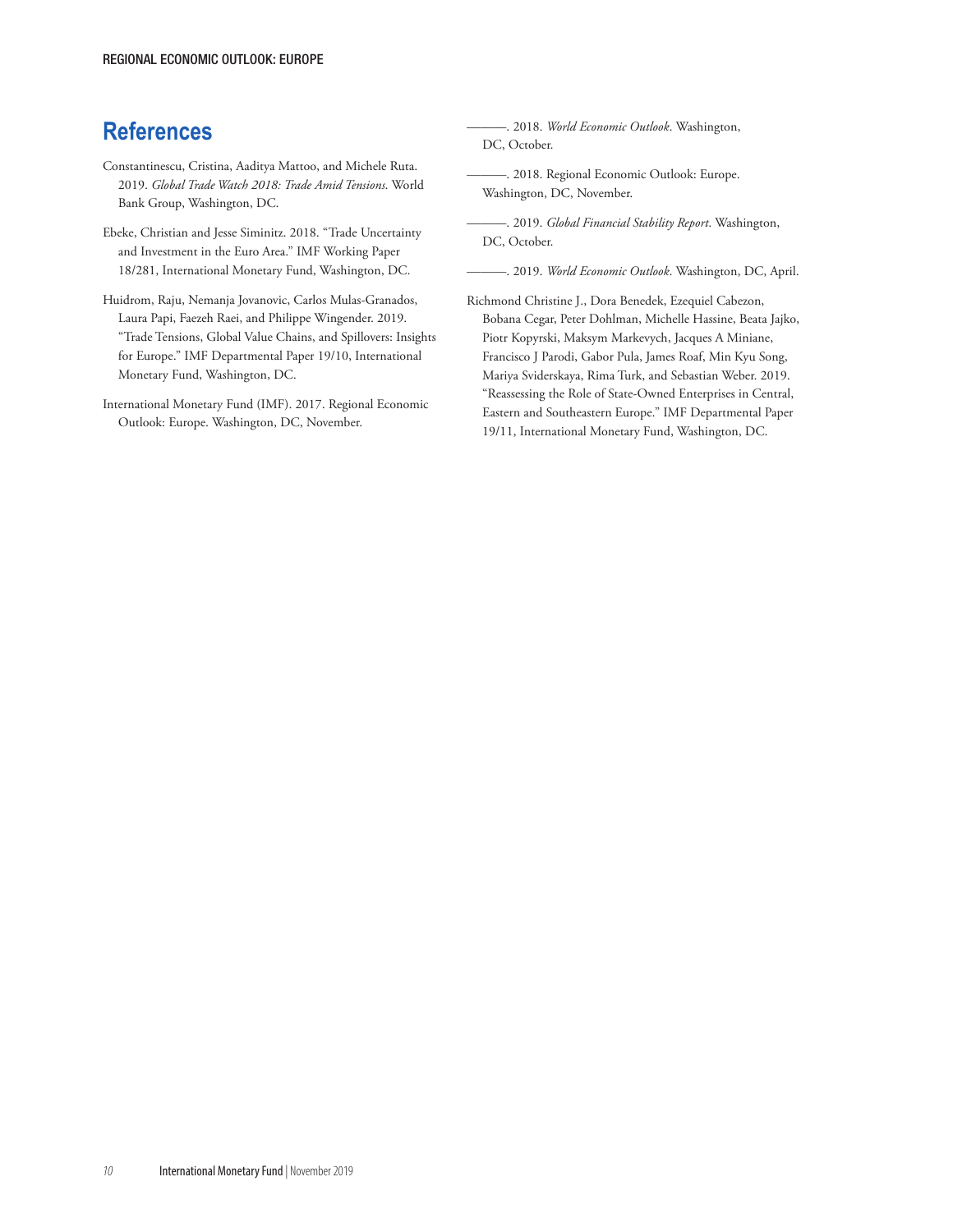#### Annex Table 1.1. GDP Growth

*(Year-over-year percent change)*

|                                               | October 2019 WEO |                  |                  |                  |  | April 2019 WEO   |                  |                  |  | <b>Difference</b> |                  |                  |
|-----------------------------------------------|------------------|------------------|------------------|------------------|--|------------------|------------------|------------------|--|-------------------|------------------|------------------|
|                                               | 2018             | 2019             | 2020             | 2021             |  | 2019             | 2020             | 2021             |  | 2019              | 2020             | 2021             |
| <b>Europe</b>                                 | 2.3              | 1.4              | 1.8              | 1.9              |  | 1.3              | 1.8              | 1.8              |  | 0.1               | 0.0              | 0.0              |
| <b>Advanced European Economies</b>            | 2.0              | 1.3              | 1.5              | 1.6              |  | 1.4              | 1.6              | 1.6              |  | $-0.1$            | $-0.1$           | 0.0              |
| <b>Euro Area</b>                              | 1.9              | 1.2              | 1.4              | 1.4              |  | 1.3              | 1.5              | 1.5              |  | $-0.1$            | $-0.2$           | 0.0              |
| Austria                                       | 2.7              | 1.6              | 1.7              | 1.5              |  | 2.0              | 1.7              | 1.5              |  | $-0.4$            | 0.0              | 0.0              |
| Belgium                                       | 1.4              | 1.2              | 1.3              | 1.3              |  | 1.3              | 1.4              | 1.5              |  | $-0.1$            | $-0.1$           | $-0.2$           |
| Cyprus                                        | 3.9              | 3.1              | 2.9              | 2.7              |  | 3.5              | 3.3              | 2.9              |  | $-0.4$            | $-0.5$           | $-0.2$           |
| Estonia                                       | 4.8              | 3.2              | 2.9              | 2.8              |  | 3.0              | 2.9              | 2.8              |  | 0.2               | 0.0              | 0.0              |
| Finland                                       | 1.7              | 1.2              | 1.5              | 1.5              |  | 1.9              | 1.7              | 1.4              |  | $-0.7$            | $-0.3$           | 0.1              |
| France                                        | 1.7              | 1.2              | 1.3              | 1.3              |  | 1.3              | 1.4              | 1.5              |  | 0.0               | $-0.1$           | $-0.1$           |
| Germany<br>Greece                             | 1.5              | 0.5<br>2.0       | 1.2<br>2.2       | 1.4<br>1.7       |  | 0.8<br>2.4       | 1.7<br>2.2       | 1.5<br>1.6       |  | $-0.2$            | $-0.5$           | $-0.1$           |
| Ireland                                       | 1.9<br>8.3       | 4.3              | 3.5              | 3.1              |  | 4.1              | 3.4              | 3.1              |  | $-0.4$<br>0.1     | 0.1<br>0.1       | 0.1              |
| Italy                                         | 0.9              | 0.0              | 0.5              | 0.8              |  | 0.1              | 0.9              | 0.7              |  | $-0.1$            | $-0.4$           | 0.0<br>0.1       |
| Latvia                                        | 4.8              | 2.8              | 2.8              | 2.9              |  | 3.2              | 3.1              | 3.1              |  | $-0.3$            | 0.4              | $-0.2$           |
| Lithuania                                     | 3.5              | 3.4              | 2.7              | 2.5              |  | 2.9              | 2.6              | 2.6              |  | 0.5               | 0.1              | $-0.2$           |
| Luxembourg                                    | 2.6              | 2.6              | 2.8              | 2.7              |  | 2.7              | 2.8              | 2.7              |  | $-0.1$            | 0.0              | 0.0              |
| Malta                                         | 6.8              | 5.1              | 4.3              | 3.7              |  | 5.2              | 4.4              | 3.8              |  | $-0.1$            | $-0.1$           | 0.0              |
| <b>Netherlands</b>                            | 2.6              | 1.8              | 1.6              | 1.5              |  | 1.8              | 1.7              | 1.5              |  | 0.0               | 0.0              | 0.0              |
| Portugal                                      | 2.4              | 1.9              | 1.6              | 1.5              |  | 1.7              | 1.5              | 1.4              |  | 0.2               | 0.1              | 0.1              |
| <b>Slovak Republic</b>                        | 4.1              | 2.6              | 2.7              | 2.7              |  | 3.7              | 3.5              | 3.3              |  | $-1.1$            | $-0.8$           | 0.5              |
| Slovenia                                      | 4.1              | 2.9              | 2.9              | 2.7              |  | 3.4              | 2.8              | 2.7              |  | $-0.5$            | 0.1              | 0.1              |
| Spain                                         | 2.6              | 2.2              | 1.8              | 1.7              |  | 2.1              | 1.9              | 1.7              |  | 0.0               | 0.0              | 0.0              |
| <b>Nordic Economies</b>                       | 1.8              | 1.4              | 1.9              | 1.8              |  | 1.6              | 1.8              | 1.8              |  | $-0.1$            | 0.1              | 0.0              |
| Denmark                                       | 1.5              | 1.7              | 1.9              | 1.7              |  | 1.7              | 1.8              | 1.6              |  | 0.0               | 0.1              | 0.1              |
| Iceland                                       | 4.8              | 0.8              | 1.6              | 2.0              |  | 1.7              | 2.9              | 2.7              |  | $-0.9$            | $-1.3$           | $-0.6$           |
| Norway                                        | 1.3              | 1.9              | 2.4              | 1.6              |  | 2.0              | 1.9              | 1.8              |  | $-0.1$            | 0.6              | $-0.2$           |
| Sweden                                        | 2.3              | 0.9              | 1.5              | 2.1              |  | 1.2              | 1.8              | 1.9              |  | $-0.2$            | $-0.3$           | 0.2              |
| <b>Other European Advanced Economies</b>      | 1.9              | 1.4              | 1.7              | 1.8              |  | 1.5              | 1.7              | 1.8              |  | $-0.1$            | 0.0              | 0.0              |
| <b>Czech Republic</b>                         | 3.0              | 2.5              | 2.6              | 2.6              |  | 2.9              | 2.7              | 2.5              |  | $-0.4$            | $-0.1$           | 0.1              |
| <b>Israel</b>                                 | 3.4              | 3.1              | 3.1              | 3.2              |  | 3.3              | 3.3              | 3.1              |  | $-0.2$            | $-0.2$           | 0.0              |
| San Marino                                    | 1.1              | 0.8              | 0.7              | 0.6              |  | 0.8              | 0.7              | 0.6              |  | 0.0               | 0.0              | 0.0              |
| Switzerland                                   | 2.8              | 0.8              | 1.3              | 1.6              |  | 1.1              | 1.5              | 1.6              |  | $-0.3$            | $-0.3$           | 0.0              |
| <b>United Kingdom</b>                         | 1.4              | 1.2              | 1.4              | 1.5              |  | 1.2              | 1.4              | 1.5              |  | 0.1               | 0.0              | 0.0              |
| <b>Emerging European Economies</b>            | 3.1              | 1.8              | 2.5              | 2.5              |  | 1.2              | 2.3              | 2.4              |  | 0.5               | 0.2              | 0.1              |
| <b>Central Europe</b>                         | 5.1              | 4.1              | 3.1              | 2.7              |  | 3.7              | 3.0              | 2.7              |  | 0.4               | 0.1              | 0.0              |
| Hungary                                       | 4.9              | 4.6              | 3.3              | 2.9              |  | 3.6              | 2.7              | 2.4              |  | 1.0               | 0.6              | 0.5              |
| Poland                                        | 5.1              | 4.0              | 3.1              | 2.7              |  | 3.8              | 3.1              | 2.8              |  | 0.3               | 0.1              | 0.1              |
| <b>Eastern Europe</b>                         | 2.4              | 1.3              | 1.9              | 2.1              |  | 1.7              | 1.8              | 1.8              |  | $-0.5$            | 0.1              | 0.3              |
| <b>Belarus</b>                                | 3.0              | 1.5              | 0.3              | 0.1              |  | 1.8              | 2.2              | 2.1              |  | $-0.2$            | $-1.9$           | $-2.0$           |
| Moldova                                       | 4.0              | 3.5              | 3.8              | 3.8              |  | 3.5              | 3.8              | 3.8              |  | 0.0               | 0.0              | 0.0              |
| Russia                                        | 2.3              | 1.1              | 1.9              | 2.0              |  | 1.6              | 1.7              | 1.7              |  | $-0.5$            | 0.2              | 0.4              |
| Ukraine                                       | 3.3              | 3.0              | 3.0              | 3.1              |  | 2.7              | 3.0              | 3.1              |  | 0.3               | 0.0              | 0.1              |
| <b>Southeastern European EU Member States</b> | $\overline{3.7}$ | 3.8              | $\overline{3.3}$ | 2.9              |  | 3.1              | 2.9              | 2.9              |  | 0.7               | 0.4              | 0.1              |
| Bulgaria                                      | 3.1              | 3.7              | 3.2              | 3.0              |  | 3.3              | 3.0              | 2.8              |  | 0.4               | 0.2              | 0.2              |
| Croatia<br>Romania                            | 2.6<br>4.1       | 3.0<br>4.0       | 2.7<br>3.5       | 2.5<br>3.0       |  | 2.6<br>3.1       | 2.5<br>3.0       | 2.4<br>3.0       |  | 0.4<br>0.9        | 0.2<br>0.5       | 0.1<br>0.0       |
| Southeastern European Non-EU Member States    | $\overline{3.9}$ | $\overline{3.3}$ | $\overline{3.6}$ | $\overline{3.6}$ |  | $\overline{3.4}$ | $\overline{3.7}$ | $\overline{3.7}$ |  | $-0.1$            | $\overline{0.1}$ | $\overline{0.1}$ |
| Albania                                       | 4.1              | 3.0              | 4.0              | 4.0              |  | 3.7              | 3.9              | 3.9              |  | $-0.7$            | 0.2              | 0.1              |
| Bosnia and Herzegovina                        | 3.6              | 2.8              | 2.6              | 2.6              |  | 3.1              | 3.2              | 3.3              |  | $-0.3$            | $-0.6$           | $-0.7$           |
| Kosovo                                        | 3.8              | 4.2              | 4.0              | 4.0              |  | 4.2              | 4.0              | 4.0              |  | 0.0               | 0.0              | 0.0              |
| North Macedonia                               | 2.7              | 3.2              | 3.4              | 3.2              |  | 3.0              | 3.1              | 3.2              |  | 0.2               | 0.3              | 0.0              |
| Montenegro                                    | 4.9              | 3.0              | 2.5              | 2.9              |  | 2.8              | 2.5              | 2.9              |  | 0.2               | 0.0              | 0.0              |
| Serbia                                        | 4.3              | 3.5              | 4.0              | 4.0              |  | 3.5              | 4.0              | 4.0              |  | 0.0               | 0.0              | 0.0              |
| Turkey                                        | 2.8              | 0.2              | 3.0              | 3.0              |  | $-2.5$           | 2.5              | 3.0              |  | 2.8               | 0.4              | 0.0              |
| <b>Memorandum</b>                             |                  |                  |                  |                  |  |                  |                  |                  |  |                   |                  |                  |
| World                                         | 3.6              | 3.0              | 3.4              | 3.6              |  | 3.3              | 3.6              | 3.6              |  | $-0.3$            | $-0.2$           | $-0.1$           |
| Advanced economies                            | 2.3              | 1.7              | 1.7              | 1.6              |  | 1.8              | 1.7              | 1.7              |  | $-0.1$            | $-0.1$           | $-0.1$           |
| Emerging market and developing economies      | 4.5              | 3.9              | 4.6              | 4.8              |  | 4.4              | 4.8              | 4.9              |  | $-0.4$            | $-0.3$           | $-0.1$           |
| Emerging Europe ex. Russia and Turkey         | 4.3              | 3.7              | 3.1              | 2.8              |  | 3.3              | 3.0              | 2.9              |  | 0.4               | 0.0              | $-0.1$           |
| European Union                                | 2.2              | 1.5              | 1.6              | 1.7              |  | 1.6              | 1.7              | 1.7              |  | 0.0               | $-0.1$           | 0.0              |
| <b>United States</b>                          | 2.9              | 2.4              | 2.1              | 1.7              |  | 2.3              | 1.9              | 1.8              |  | 0.0               | 0.2              | 0.0              |
| China                                         | 6.6              | 6.1              | 5.8              | 5.9              |  | 6.3              | 6.1              | 6.0              |  | $-0.1$            | $-0.3$           | $-0.1$           |
| Japan                                         | 0.8              | 0.9              | 0.5              | 0.5              |  | 1.0              | 0.5              | 0.5              |  | $-0.1$            | 0.0              | $-0.1$           |
|                                               |                  |                  |                  |                  |  |                  |                  |                  |  |                   |                  |                  |

Sources: IMF, *World Economic Outlook (WEO);* and IMF staff calculations.

Note: After the April 2019 WEO, the GDP definition for Germany has been switched to a working-day unadjusted basis from a seasonally and working-day adjusted basis. Table reports Germany data on a working-day unadjusted basis, including those for the April 2019 WEO, while retaining aggregates as in the April 2019 WEO.